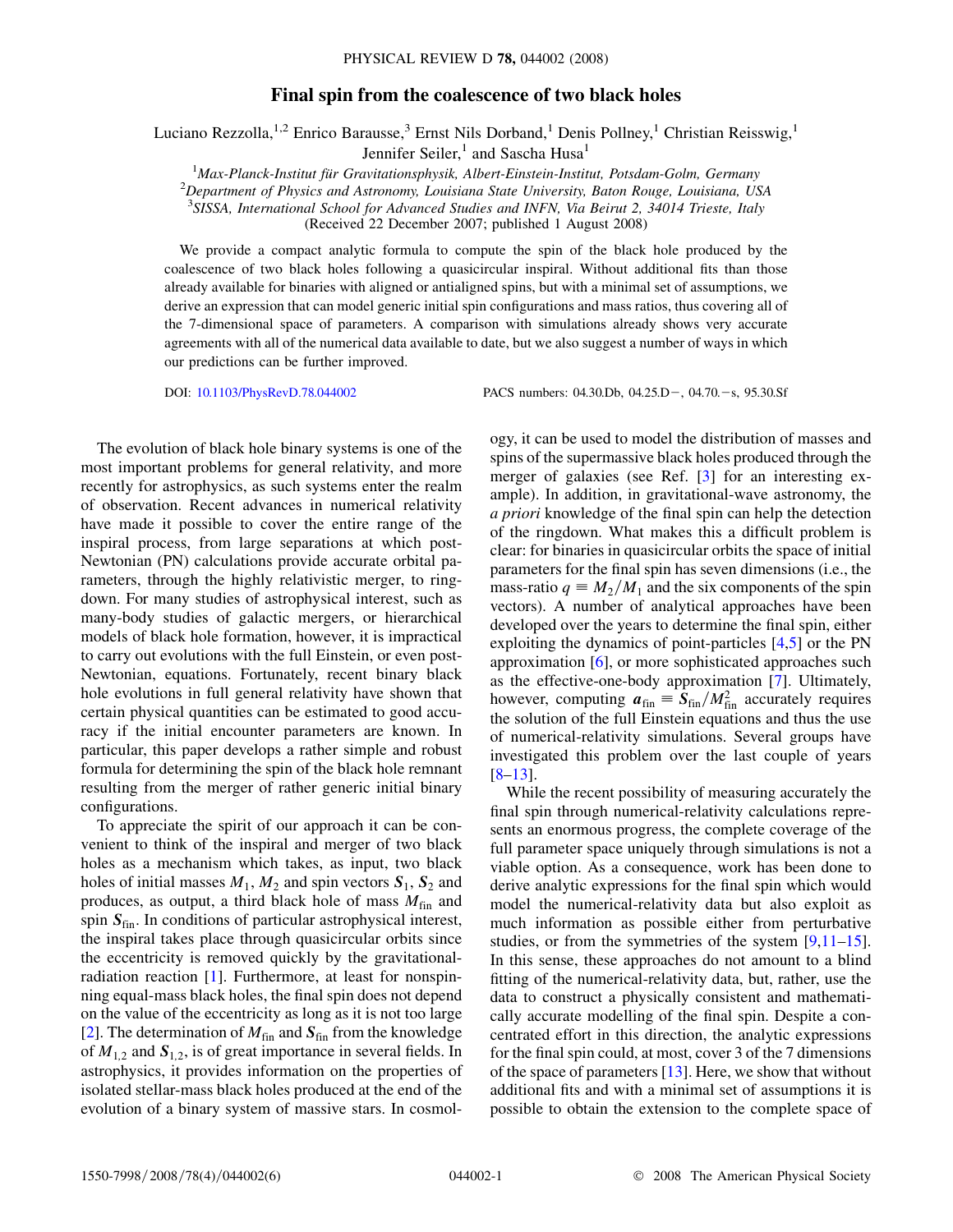parameters and reproduce all of the available numericalrelativity data. Although our treatment is intrinsically approximate, we also suggest how it can be improved.

Analytic fitting expressions for  $a_{fin}$  have so far been built using binaries having spins that are either *aligned* or antialigned with the initial orbital angular momentum. This is because in this case both the initial and final spins can be projected in the direction of the orbital angular momentum and it is possible to deal simply with the (pseudo)scalar quantities  $a_1$ ,  $a_2$ , and  $a_{fin}$  ranging between  $-1$  and  $+1$ . If the black holes have *equal mass* but *unequal* spins that are either *parallel* or *antiparallel*, then the spin of the final black hole has been shown to be accurately described by the simple analytic fit [11]

<span id="page-1-0"></span>
$$
a_{fin}(a_1, a_2) = p_0 + p_1(a_1 + a_2) + p_2(a_1 + a_2)^2, \quad (1)
$$

where  $p_0 = 0.6883 \pm 0.0003$ ,  $p_1 = 0.1530 \pm 0.0004$ , and  $p_2 = -0.0088 \pm 0.0005$ . When seen as a power series of the initial spins, expression ([1](#page-1-0)) suggests an interesting physical interpretation. Its zeroth-order term, in fact, can be associated with the (dimensionless) orbital angular momentum not radiated in gravitational waves and amounting to  $\sim 70\%$  of the final spin at most. The firstorder term, on the other hand, can be seen as the contributions from the initial spins and from the spin-orbit coupling, amounting to  $\sim 30\%$  at most. Finally, the secondorder term includes the spin-spin coupling, with a contribution to the final spin which is of  $\sim$ 4% at most.

<span id="page-1-1"></span>If the black holes have *unequal mass* but spins that are equal and parallel, the final spin is instead given by the analytic fit [13]

$$
a_{fin}(a, \nu) = a + s_4 a^2 \nu + s_5 a \nu^2 + t_0 a \nu
$$
  
+ 2\sqrt{3}\nu + t\_2 \nu^2 + t\_3 \nu^3, (2)

where  $\nu$  is the symmetric mass ratio  $\nu = M_1M_2/(M_1 +$  $(M_2)^2$  and where the coefficients take the values  $s_4 =$  $-0.129 \pm 0.012$ ,  $s_5 = -0.384 \pm 0.261$ ,  $t_0 = -2.686 \pm 0.012$ 0.065,  $t_2 = -3.454 \pm 0.132$ , and  $t_3 = 2.353 \pm 0.548$ . Although obtained independently in [11,13], expressions [\(1\)](#page-1-0) and ([2](#page-1-1)) are compatible as can be seen by considering [\(2\)](#page-1-1) for equal-mass binaries ( $\nu = 1/4$ ) and verifying that the following relations hold within the computed error bars

<span id="page-1-4"></span>
$$
p_0 = \frac{\sqrt{3}}{2} + \frac{t_2}{16} + \frac{t_3}{64}, \qquad p_1 = \frac{1}{2} + \frac{s_5}{32} + \frac{t_0}{8},
$$
  

$$
p_2 = \frac{s_4}{16}.
$$
 (3)

<span id="page-1-2"></span>As long as the initial spins are aligned (or antialigned) with the orbital angular momentum, expression [\(2](#page-1-1)) can be extended to unequal-spin, unequal-mass binaries through the substitution

$$
a \to \tilde{a} \equiv \frac{a_1 + a_2 q^2}{1 + q^2}.
$$
 (4)

To obtain this result, it is sufficient to consider [\(1](#page-1-0)) and [\(2\)](#page-1-1) as polynomial expressions of the generic quantity

$$
\tilde{a} = a_{\text{tot}} \frac{(1+q)^2}{1+q^2},
$$
\n(5)

where  $a_{\text{tot}} \equiv (a_1 + a_2 q^2)/(1 + q)^2$  is the total dimensionless spin for generic aligned binaries. In this way, expressions ([1](#page-1-0)) and [\(2](#page-1-1)) are naturally compatible, since  $\tilde{a} = (a_1 + a_2)/2$  for equal-mass unequal-spin binaries, and  $\tilde{a} = a$  for unequal-mass equal-spin binaries. Furthermore, the extreme mass-ratio limit (EMRL) of expression [\(2](#page-1-1)) with the substitution ([4](#page-1-2)) yields the expected result:  $a_{fin}(a_1, a_2, \nu = 0) = a_1$ .

As already commented above, the predictions of expressions [\(2](#page-1-1)) and ([4\)](#page-1-2) cover 3 of the 7 dimensions of the space of parameters for binaries in quasicircular orbits; we next show how to cover the remaining 4 dimensions and derive an analytic expression for the dimensionless spin vector  $a_{fin}$  of the black hole produced by the coalescence of two generic black holes in terms of the mass ratio  $q$  and of the initial dimensionless spin vectors  $a_{1,2}$ . To make the problem tractable analytically, 4 assumptions are needed. While some of these are very natural, others can be relaxed if additional accuracy in the estimate of  $a_{fin}$  is necessary. It should be noted, however, that removing any of these assumptions inevitably complicates the picture, introducing additional dimensions, such as the initial separation in the binary or the radiated mass, in the space of parameters.

As a result, in the simplest and yet accurate description the required assumptions are as follows:

(i) The mass radiated to gravitational waves  $M_{rad}$  can be neglected i.e.,  $M_{fin} = M = M_1 + M_2$ . We note that  $M_{\text{rad}}/M = 1 - M_{\text{fin}}/M \approx 5-7 \times 10^{-2}$  for most of the binaries evolved numerically. The same assumption was applied in the analyses of  $[11,13]$ , as well as in  $[5]$ . Relaxing this assumption would introduce a dependence on  $M_{fin}$  which can only be measured through a numerical simulation.

<span id="page-1-3"></span>(ii) At a sufficiently large but finite initial separation the final spin vector  $S_{fin}$  can be well approximated as the sum of the two initial spin vectors and of a third vector  $\tilde{\ell}$ 

$$
\mathbf{S}_{\rm fin} = \mathbf{S}_1 + \mathbf{S}_2 + \tilde{\ell}.\tag{6}
$$

Differently from Refs. [4,5], where a definition similar to [\(6\)](#page-1-3) was also introduced, here we will constrain  $\ell$  by exploiting the results of numerical-relativity calculations rather than by relating it to the orbital angular momentum of a test particle at the innermost stable circular orbit (ISCO). When viewed as expressing the conservation of the total angular momentum, Eq. [\(6](#page-1-3)) also defines the vector  $\tilde{\ell}$  as the difference between the orbital angular momentum when the binary is widely separated  $L$ , and the angular momentum radiated until the merger  $J_{\text{rad}}$ , i.e.,  $\tilde{\ell} = L J_{\text{rad}}$ .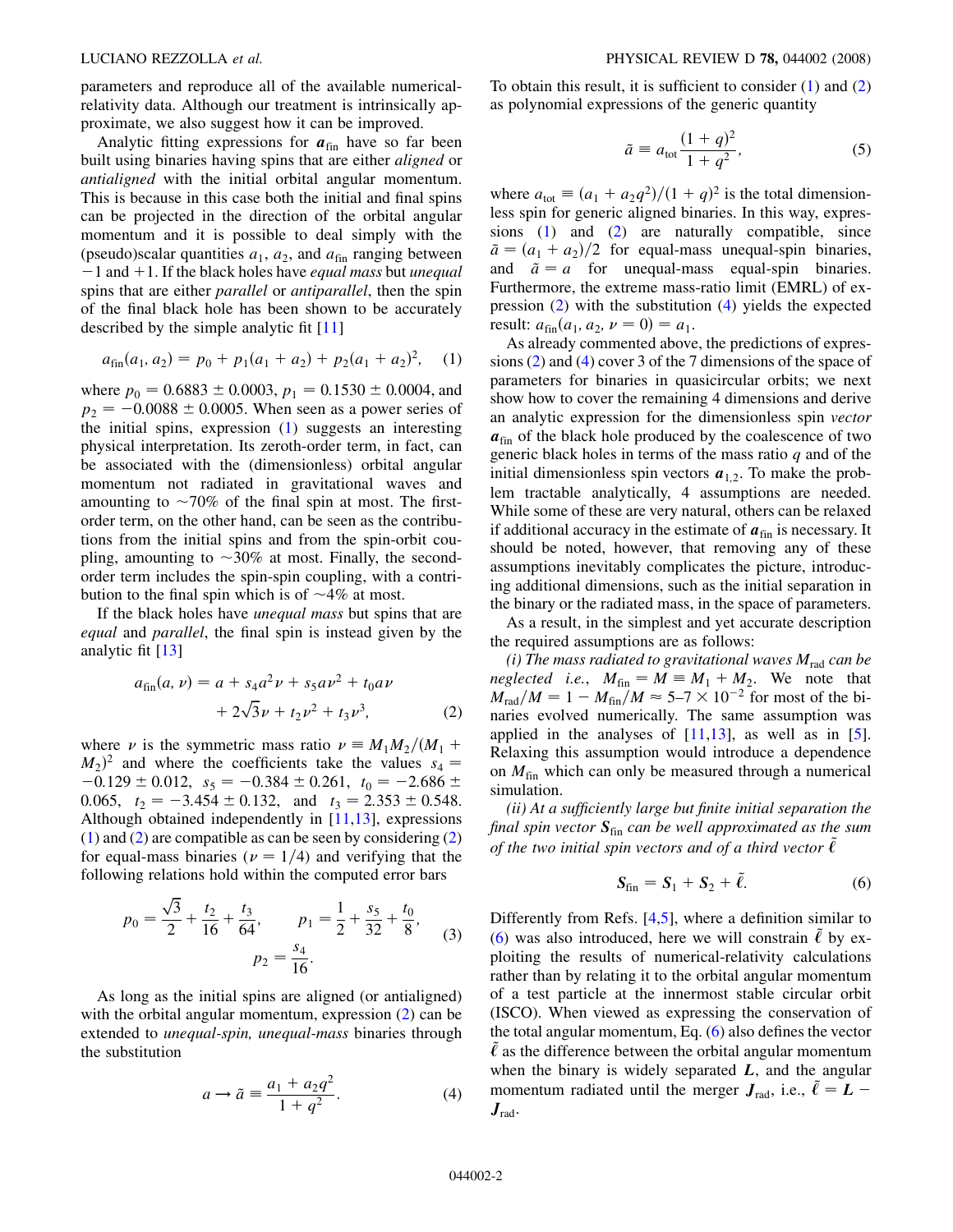(iii) The vector  $\tilde{\ell}$  is parallel to **L**. This assumption is correct when  $S_1 = -S_2$  and  $q = 1$  [this can be seen from the PN equations at 2.5 order], or by equatorial symmetry when the spins are aligned with L or when  $S_1 = S_2 = 0$ (also these cases can be seen from the PN equations). For more general configurations one expects that  $\ell$  will also have a component orthogonal to  $L$  as a result, for instance, of spin-orbit or spin-spin couplings, which will produce in general a precession of  $\ell$ . In practice, the component of  $\ell$ orthogonal to  $L$  will correspond to the angular momentum  $J_{rad}^{\perp}$  radiated in a plane orthogonal to L, with a resulting error in the estimate of  $|\tilde{\ell}|$  which is  $\sim |J_{\text{rad}}^{\perp}|^2/|\tilde{\ell}|^2$  $|J_{\text{rad}}^{\perp}|^2/(2\sqrt{3}M_1M_2)^2$  [16]. Although these errors are small in all the configurations that we have analyzed, they may be larger in general configurations. Measuring  $J_{rad}^{\perp}$  via numerical-relativity simulations, or estimating it via high-order PN equations, is an obvious way to improve our approach. A similar assumption was also made in Ref. [5].

(iv) When the initial spin vectors are equal and opposite  $(S_1 = -S_2)$  and the masses are equal  $(q = 1)$ , the spin of the final black hole is the same as for the nonspinning binaries. Stated differently, equal-mass binaries with equal and opposite-spins behave as nonspinning binaries, at least when it comes down to the properties of the final black hole. While this result cannot be derived from first principles, it reflects the expectation that if the spins are the same and opposite, their contributions to the final spin cancel for equal-mass binaries. Besides being physically reasonable, this expectation is met by all of the simulations performed to date, both for spins aligned with  $L$  [11,13] and orthogonal to  $L \left[ 10 \right]$ . In addition, this expectation is met by the leading-order contributions to the spin-orbit and spin-spin point-particle Hamiltonians and spin-induced radiation flux [7,17]. A similar assumption is also made, although not explicitly, in Ref. [5] which, for  $S_{\text{tot}} = 0$ , predicts  $\iota = 0$  and  $|a_{fin}| = L_{orb}(\iota = 0, |a_{fin}|)/M = const$ [cf. eqs.  $(12)$ – $(13)$  in Ref. [5]].

<span id="page-2-1"></span>Using these assumptions we can now derive the analytic expression for the final spin. We start by expressing the vector relation  $(6)$  $(6)$  as

$$
a_{\rm fin} = \frac{1}{(1+q)^2} (a_1 + a_2 q^2 + \ell q), \tag{7}
$$

<span id="page-2-3"></span>where  $a_{\text{fin}} = S_{\text{fin}}/M^2$  [cf. assumption (i)],  $\ell \equiv \tilde{\ell}/(M_1M_2)$ ,  $a_{1,2} \equiv S_{1,2}^{\text{max}}/M_{1,2}^2$ , and its norm is then given by

$$
|\boldsymbol{a}_{\text{fin}}| = \frac{1}{(1+q)^2} [|\boldsymbol{a}_1|^2 + |\boldsymbol{a}_2|^2 q^4 + 2|\boldsymbol{a}_2||\boldsymbol{a}_1| q^2 \cos \alpha + 2(|\boldsymbol{a}_1| \cos \beta + |\boldsymbol{a}_2| q^2 \cos \gamma) |\ell| q + |\ell|^2 q^2]^{1/2},
$$
\n(8)

<span id="page-2-0"></span>where the 3 (cosine) angles  $\alpha$ ,  $\beta$ , and  $\gamma$  are defined by

$$
\cos \alpha = \hat{a}_1 \cdot \hat{a}_2, \qquad \cos \beta = \hat{a}_1 \cdot \hat{\ell}, \qquad \cos \gamma = \hat{a}_2 \cdot \hat{\ell}.
$$
\n(9)

Because  $a_{1,2} \parallel S_{1,2}$  and  $\ell \parallel L$  [cf. assumption *(iii)*], the angles  $\alpha$ ,  $\beta$ , and  $\gamma$  are also those between the initial spin vectors and the initial orbital angular momentum, so that it is possible to replace  $\hat{a}_{1,2}$  with  $\hat{S}_{1,2}$  and  $\tilde{\ell}$  with  $\hat{L}$  in ([9\)](#page-2-0). Note that  $\alpha$ ,  $\beta$ , and  $\gamma$  are well defined if the initial separation of the two black holes is sufficiently large [cf. assumption  $(ii)$ ] and that the error introduced by assumption *(iii)* in the measure of  $\cos \alpha$ ,  $\cos \beta$ , and  $\cos \gamma$  is also of the order of  $|J_{\text{rad}}^{\perp}|/|\tilde{\ell}|$ .

The angle  $\theta_{fin}$  between the final spin vector and the initial orbital angular momentum can be easily calculated from  $|a_{fin}|$ . Because of assumption *(iii)*, the component of the final spin in the direction of  $L$  is [cf. Eq. ([7](#page-2-1))]

<span id="page-2-2"></span>
$$
a_{\text{fin}}^{\parallel} \equiv \boldsymbol{a}_{\text{fin}} \cdot \hat{\ell} = \frac{|\boldsymbol{a}_1| \cos \beta + |\boldsymbol{a}_2| q^2 \cos \gamma + |\ell| q}{(1+q)^2}, \quad (10)
$$

so that  $\cos\theta_{\text{fin}} = a_{\text{fin}}^{\parallel}/|a_{\text{fin}}|$ , and the component orthogonal to the initial orbital angular momentum is  $a_{fin}^{\perp} =$  $|a_{fin}| \sin \theta_{fin}$ .

In essence, therefore, our approach consists of considering the dimensionless spin vector of the final black hole as the sum of the two initial spins and of a third vector parallel to the initial orbital angular momentum when the binaries are widely separated. Implicit in the assumptions made, and in the logic of mapping an initial state of the binary into a final one, is the expectation that the length of this vector is an intrinsic ''property'' of the binary, depending on the initial spin vectors and mass ratio, but not on the initial separation. This is indeed a consequence of assumption *(ii)*: because the vector  $\ell$  measures the orbital angular momentum that cannot be radiated, it can be thought of as the angular momentum of the binary at the ''effective'' ISCO and, as such, it cannot be dependent on the initial separation.

A very important consequence of our assumptions is that  $a_{fin}$  for a black hole binary is already fully determined by the set of coefficients  $s_4$ ,  $s_5$ ,  $t_0$ ,  $t_2$ ,  $t_3$  computed to derive expression ([2\)](#page-1-1). The latter, in fact, is simply the final spin for a special set of values for the cosine angles; since the fitting coefficients are constant, they must hold also for generic binaries.

In view of this, all that is needed is to measure  $|\ell|$  in terms of the fitting coefficients computed in Refs. [11,13]. This can be done by matching expression  $(10)$  $(10)$  $(10)$  with  $(2)$ [with the condition [\(4](#page-1-2))] for parallel and aligned spins ( $\alpha$  =  $\beta = \gamma = 0$ ), for parallel and antialigned spins ( $\alpha = 0$ ,  $\beta = \gamma = \pi$ ), and for antiparallel spins which are aligned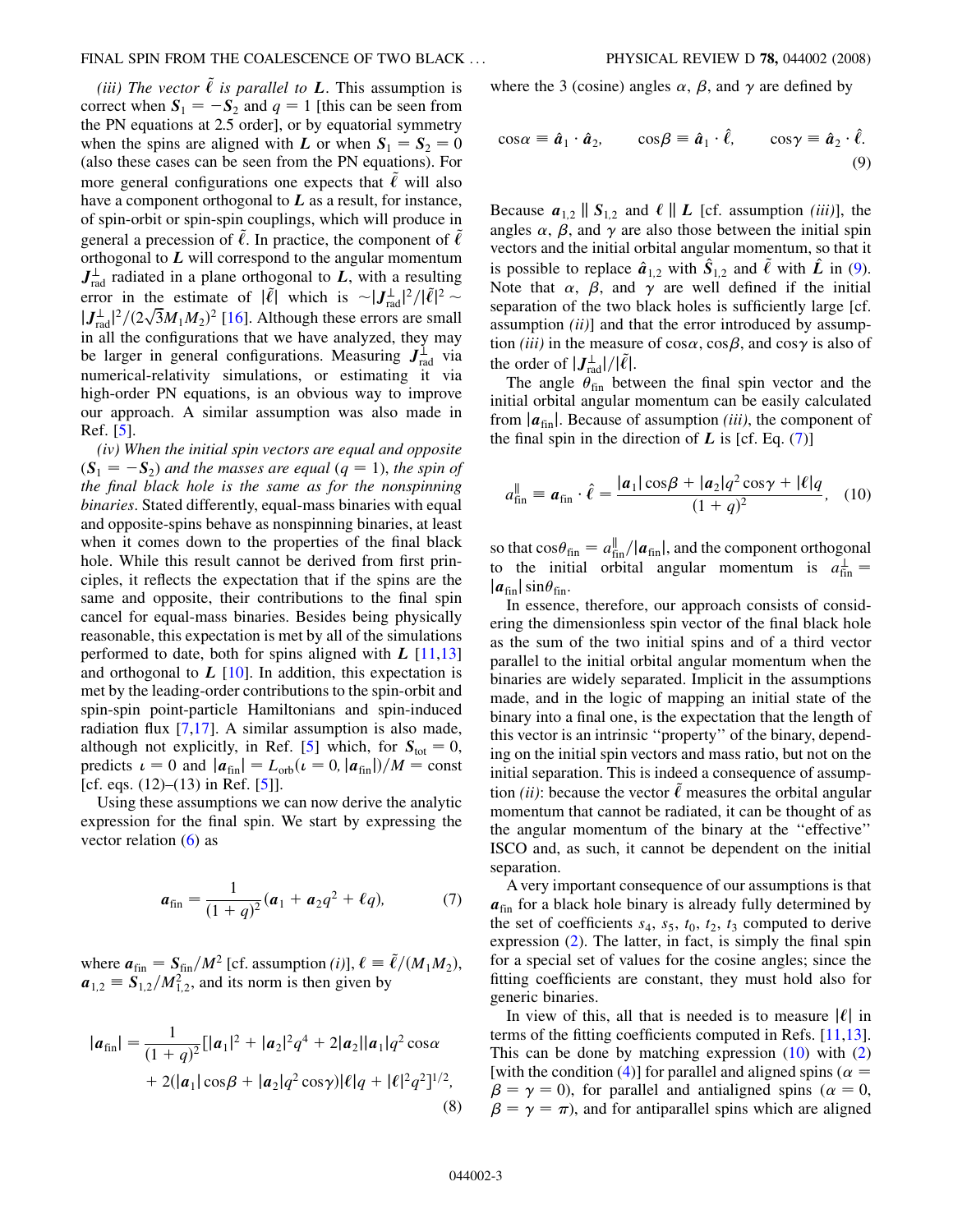<span id="page-3-3"></span>or antialigned ( $\alpha = \beta = \pi$ ,  $\gamma = 0$  or  $\alpha = \gamma = \pi$ ,  $\beta =$ 0). This matching is not unique, but the degeneracy can be broken by exploiting assumption  $(iv)$  and by requiring that  $|\ell|$  depends linearly on cos $\alpha$ , cos $\beta$ , and cos $\gamma$ . We therefore obtain

<span id="page-3-0"></span>
$$
|\ell| = \frac{s_4}{(1+q^2)^2} (|a_1|^2 + |a_2|^2 q^4 + 2|a_1||a_2|q^2 \cos \alpha)
$$
  
+ 
$$
\left(\frac{s_5 \nu + t_0 + 2}{1+q^2}\right) (|a_1|\cos \beta + |a_2|q^2 \cos \gamma)
$$
  
+ 
$$
2\sqrt{3} + t_2 \nu + t_3 \nu^2.
$$
 (11)

We now consider some limits of expressions  $(8)$  $(8)$  and [\(11\)](#page-3-0). First of all, when  $q \rightarrow 0$ , ([8\)](#page-2-3) and (11) yield the correct EMRL, i.e.,  $|\mathbf{a}_{fin}| = |\mathbf{a}_1|$ . Secondly, for equal-mass binaries having spins that are equal and antiparallel, [\(8\)](#page-2-3) and  $(11)$  $(11)$  $(11)$  reduce to

<span id="page-3-1"></span>
$$
|\boldsymbol{a}_{\text{fin}}| = \frac{|\ell|}{4} = \frac{\sqrt{3}}{2} + \frac{t_2}{16} + \frac{t_3}{64} = p_0 \approx 0.687. \quad (12)
$$

This result allows us now to qualify more precisely a comment made before: because for equal-mass black holes which are either nonspinning or have equal and opposite spins, the vector  $|\ell|$  does not depend on the initial spins, expression ([12](#page-3-1)) states that  $|\ell| M_{\text{fin}}^2/4 = |\ell| M^2/4 =$  $|\ell|M_1M_2|$  is, for such systems, the orbital angular momentum at the effective ISCO. We can take this a step further and conjecture that  $|\ell|M_1M_2 = |\tilde{\ell}|$  is the series expansion of the dimensionless orbital angular momentum at the ISCO also for unequal-mass binaries which are either nonspinning or with equal and opposite spins. The zeroth-order term of this series (namely, the term  $2\sqrt{3}M_1M_2$ ) is exactly the one predicted from the EMRL. We note that although numerical simulations do not reveal the presence of an ISCO, the concept of an effective ISCO can nevertheless be useful for the construction of gravitational-wave templates [18,19].

Finally, we consider the case of equal, parallel, and aligned/antialigned spins  $(|a_2|=|a_1|, \alpha=0, \beta=\gamma=1$ 0,  $\pi$ ), for which expressions ([10\)](#page-2-2) and [\(11\)](#page-3-0) become

<span id="page-3-2"></span>
$$
a_{\text{fin}} = |\mathbf{a}_1| \cos\beta [1 + \nu (s_4|\mathbf{a}_1| \cos\beta + t_0 + s_5 \nu)]
$$
  
+  $\nu (2\sqrt{3} + t_2 \nu + t_3 \nu^2)$ , (13)

where  $\cos \beta = \pm 1$  for aligned/antialigned spins. As expected, expression [\(13\)](#page-3-2) coincides with ([2\)](#page-1-1) when  $|a_1|\cos\beta = a$  and with [\(1\)](#page-1-0) [through the coefficients ([3](#page-1-4))] when  $q = 1$  and  $2|\mathbf{a}_1|\cos\beta = a_1 + a_2$ . Similarly, ([10](#page-2-2)) and [\(11\)](#page-3-0) reduce to ([2](#page-1-1)) for equal, antiparallel and aligned/antialigned spins  $(|a_2| = |a_1|, \alpha = 0, \beta = 0, \gamma = \pi, \text{ or } \beta = \pi$  $\pi$ ,  $\gamma = 0$ ).



FIG. 1 (color online). Left panel: rescaled residual for aligned binaries. The circles refer to equal-mass, equal-spin binaries presented in Refs. [11–13,20–22], triangles to equal-mass, unequal-spin binaries presented in Refs. [11,21], and squares to unequal-mass, equalspin binaries presented in Refs. [13,20–22]. Here and in the right panel the ''binary order number'' is just a dummy index labelling the different configurations. Right panel: the top part reports with asterisks the final spins computed for misaligned binaries. Hexagons refer to data from Ref. [8] (labeled ''RIT''), squares to the data Table [I](#page-4-0) (labeled ''AEI''), circles to data from Ref. [23] (labeled ''FAU''), and triangles to data from Ref. [24] (labeled ''PSU-UTA''). Note that these latter data points refer to the aligned component  $a_{\text{lin}}^{\text{F}}$  since this is the only component available from Ref. [24]. The bottom part of this panel shows instead the rescaled residuals for these misaligned binaries.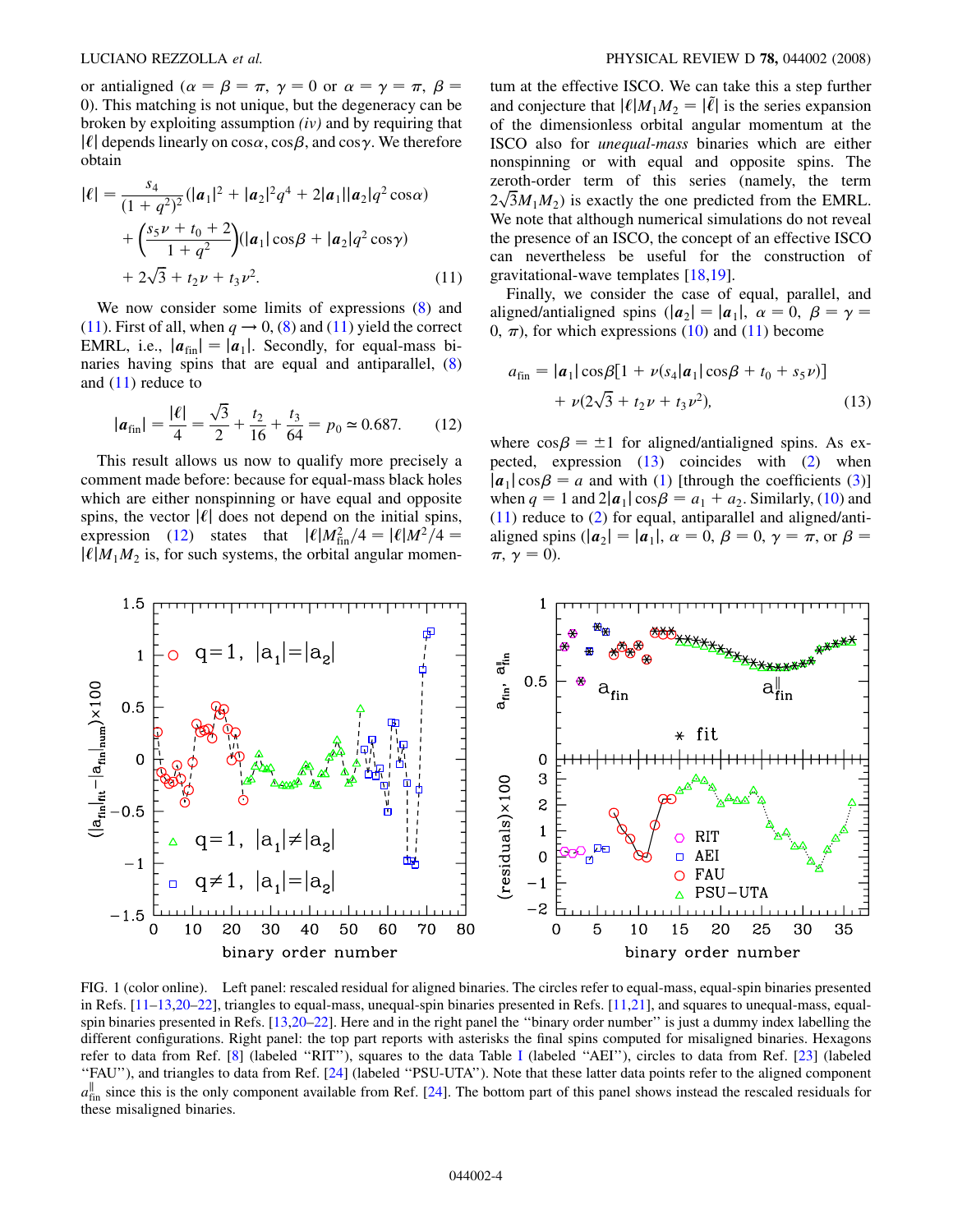<span id="page-4-0"></span>

FIG. 2 (color online). Using the same data (and convention for the symbols) as in the right panel of Fig. [1](#page-3-3), we here report the angle between the final spin vector and the initial orbital angular momentum  $\theta_{fin}$ . Shown instead with asterisks and circles are the values predicted for the numerical data (as taken from Refs. [8,23,24] and from Table I) by our analytic fit (asterisks) and by the point-particle approach suggested in Ref. [5] (circles).

The only way to assess the validity of expressions [\(8\)](#page-2-3) and  $(11)$  $(11)$  $(11)$  is to compare their predictions with the numericalrelativity data. This is done in Figs. [1](#page-3-3) and 2, which collect all of the published data, together with the three additional binaries computed with the CCATIE code [9] and reported in Table I. In these plots, the ''binary order number'' is just a dummy index labelling the different configurations. The left panel of Fig. [1](#page-3-3), in particular, shows the rescaled residual, i.e.,  $\left(\left|\boldsymbol{a}_{fin}\right|_{fit} - \left|\boldsymbol{a}_{fin}\right|_{num}\right) \times 100$ , for aligned binaries. The plot shows the numerical-relativity data with circles referring to equal-mass, equal-spin binaries from Refs. [11–13,20–22], triangles to equal-mass, unequal-spin binaries from Refs. [11,21], and squares to unequal-mass, equal-spin binaries from Refs. [13,20–22]. Although the data is from simulations with different truncation errors, the residuals are all very small and with a scatter of  $\sim$ 1%.

A more stringent test is shown in the right panel of Fig. [1,](#page-3-3) which refers to misaligned binaries. In the top part, hexagons indicate the numerical values for  $|a_{fin}|$ from Ref. [8], squares the ones in Table I, circles those from Ref. [23], and triangles those from Ref. [24]; note that these latter data points refer to the aligned component  $a_{fin}^{\parallel}$ 

since this is the only component available from Ref. [24]. The agreement is again very good, with errors of a couple of percent (see bottom part of the same panel), even if the binaries are generic and for some the initial and final spins differ by almost  $180^\circ$  [8].

Finally, Fig. 2 reports the angle between the final spin vector and the initial orbital angular momentum  $\theta_{fin}$  using the same data (and convention for the symbols) as in the right panel of Fig. [1](#page-3-3). Measuring the final angle accurately is not trivial, particularly due to the fact that the numerical evolutions start at a finite separation which does not account for earlier evolution of the orbital angular momentum vector. The values reported in [8] (and the relative error bars) are shown with hexagons, while the squares refer to the binaries in Table I, and have been computed using a new approach for the calculation of the Ricci scalar on the apparent horizon [25]. Shown with asterisks and circles are instead the values predicted for the numerical data (as taken from Refs.  $[8,23,24]$  and from Table I) by our analytic fit (asterisks) and by the point-particle approach suggested in Ref. [5] (circles).

Clearly, when a comparison with numerical data is possible, the estimates of our fit are in reasonable agreement with the data and yield residuals in the final angle [i.e.,  $(\theta_{fin})_{fit} - (\theta_{fin})_{num}$ ] which are generally smaller than those obtained with the point-particle approach of Ref. [5]. However, for 2 of the 3 binaries from Ref. [8] the estimates are slightly outside the error bars. Note that the reported angles are relative to the orbital plane at a small initial binary separation, and thus are likely to be underestimates as they do not take into account the evolution from asymptotic distances; work is in progress to clarify this. When the comparison with the numerical data is not possible because  $\theta_{fin}$  is not reported (as for the data in Ref. [24]), our approach and the one in Ref. [5] yield very similar estimates.

In summary, we have considered the spin vector of the black hole produced by a black hole binary merger as the sum of the two initial spins and of a third vector, parallel to the initial orbital angular momentum, whose norm depends only on the initial spin vectors and mass ratio, and measures the orbital angular momentum not radiated. Without additional fits than those already available to model aligned/antialigned binaries, we have measured the unknown vector and derived a formula that accounts therefore for all of the 7 parameters describing a black hole binary inspiralling in quasicircular orbits. Equations  $(8)$  $(8)$  and  $(11)$ encapsulate the near-zone physics to provide a convenient,

TABLE I. Initial parameters of the new misaligned AEI binaries.

| $a_1^x$ |       | $a^{\scriptscriptstyle \vee}$ | $a_{\hat{2}}$ | $a_{\tilde{}}$ | $a_{\tilde{}}$ |       | $ a_{fin} $ | $\theta_{fin}$ (°) |
|---------|-------|-------------------------------|---------------|----------------|----------------|-------|-------------|--------------------|
| 0.151   | 0.000 | $-0.563$                      | 0.000         | 0.000          | 0.583          | 0.250 | 0.692       | 2.29               |
| 0.151   | 0.000 | 0.564                         | 0.000         | 0.151          | 0.564          | 0.250 | 0.846       | 3.97               |
| 0.413   | 0.000 | 0.413                         | 0.000         | 0.413          | 0.413          | 0.250 | 0.815       | 7.86               |